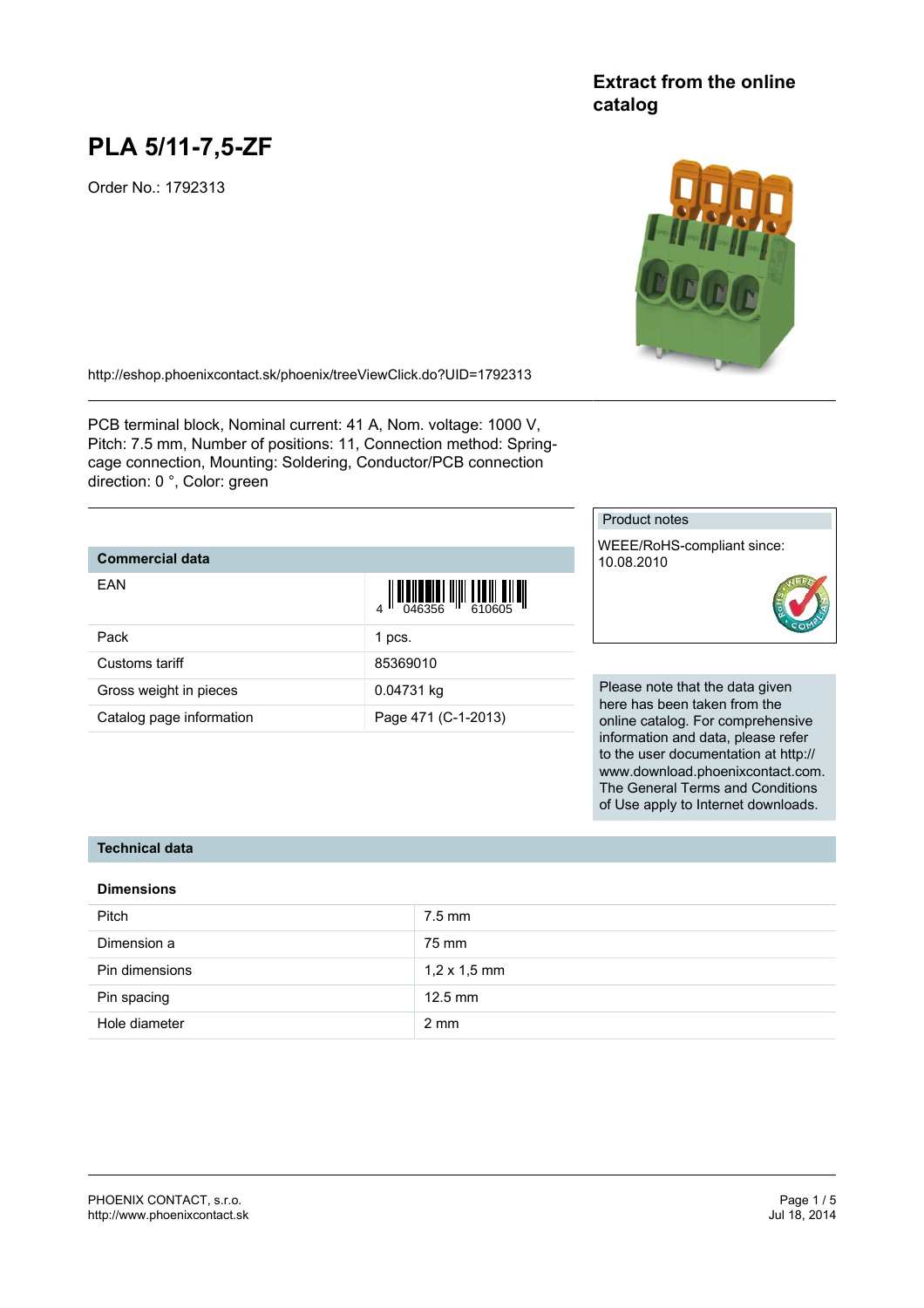| lenera |
|--------|
|--------|

| Range of articles                       | <b>PLA 5/</b>    |
|-----------------------------------------|------------------|
| Insulating material group               | I.               |
| Rated surge voltage (III/3)             | 8 kV             |
| Rated surge voltage (III/2)             | 8 kV             |
| Rated surge voltage (II/2)              | 8 kV             |
| Rated voltage (III/3)                   | 1000 V           |
| Rated voltage (III/2)                   | 1000 V           |
| Rated voltage (II/2)                    | 1000 V           |
| Nominal current $I_N$                   | 41 A             |
| Nominal cross section                   | $6 \text{ mm}^2$ |
| Insulating material                     | <b>PA</b>        |
| Solder pin surface                      | Sn               |
| Inflammability class according to UL 94 | V <sub>0</sub>   |
| Stripping length                        | $12 \text{ mm}$  |
| Number of positions                     | 11               |

#### **Connection data**

| Conductor cross section solid min.                                                         | $0.2$ mm <sup>2</sup> |
|--------------------------------------------------------------------------------------------|-----------------------|
| Conductor cross section solid max.                                                         | $6 \text{ mm}^2$      |
| Conductor cross section stranded min.                                                      | $0.2$ mm <sup>2</sup> |
| Conductor cross section stranded max.                                                      | $6 \text{ mm}^2$      |
| Conductor cross section stranded, with ferrule<br>without plastic sleeve min.              | $0.2$ mm <sup>2</sup> |
| Conductor cross section stranded, with ferrule<br>without plastic sleeve max.              | $6 \text{ mm}^2$      |
| Conductor cross section stranded, with ferrule<br>with plastic sleeve min.                 | $0.2$ mm <sup>2</sup> |
| Conductor cross section stranded, with ferrule<br>with plastic sleeve max.                 | $6 \text{ mm}^2$      |
| Conductor cross section AWG/kcmil min.                                                     | 24                    |
| Conductor cross section AWG/kcmil max                                                      | 10                    |
| 2 conductors with same cross section, stranded,<br>TWIN ferrules with plastic sleeve, min. | $0.5$ mm <sup>2</sup> |
| 2 conductors with same cross section, stranded,<br>TWIN ferrules with plastic sleeve, max. | $2.5$ mm <sup>2</sup> |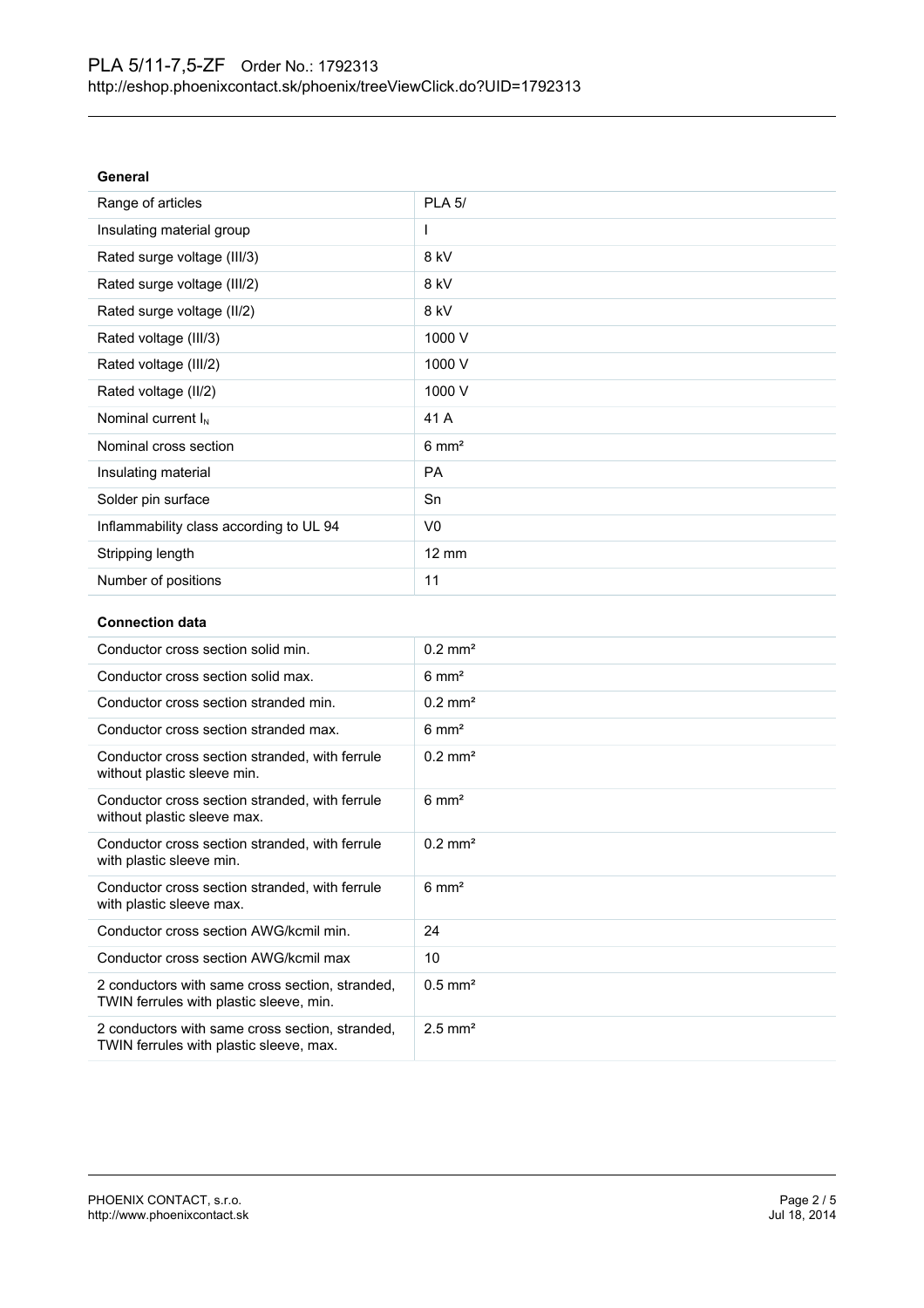**Certificates**



Certification **CERTIFICATE CULUS** Recognized

Certifications applied for: Certification Ex:

#### **Drawings**

Drilling plan/solder pad geometry



#### Diagram



#### **Type: PLA 5/...-7,5-(ZF)**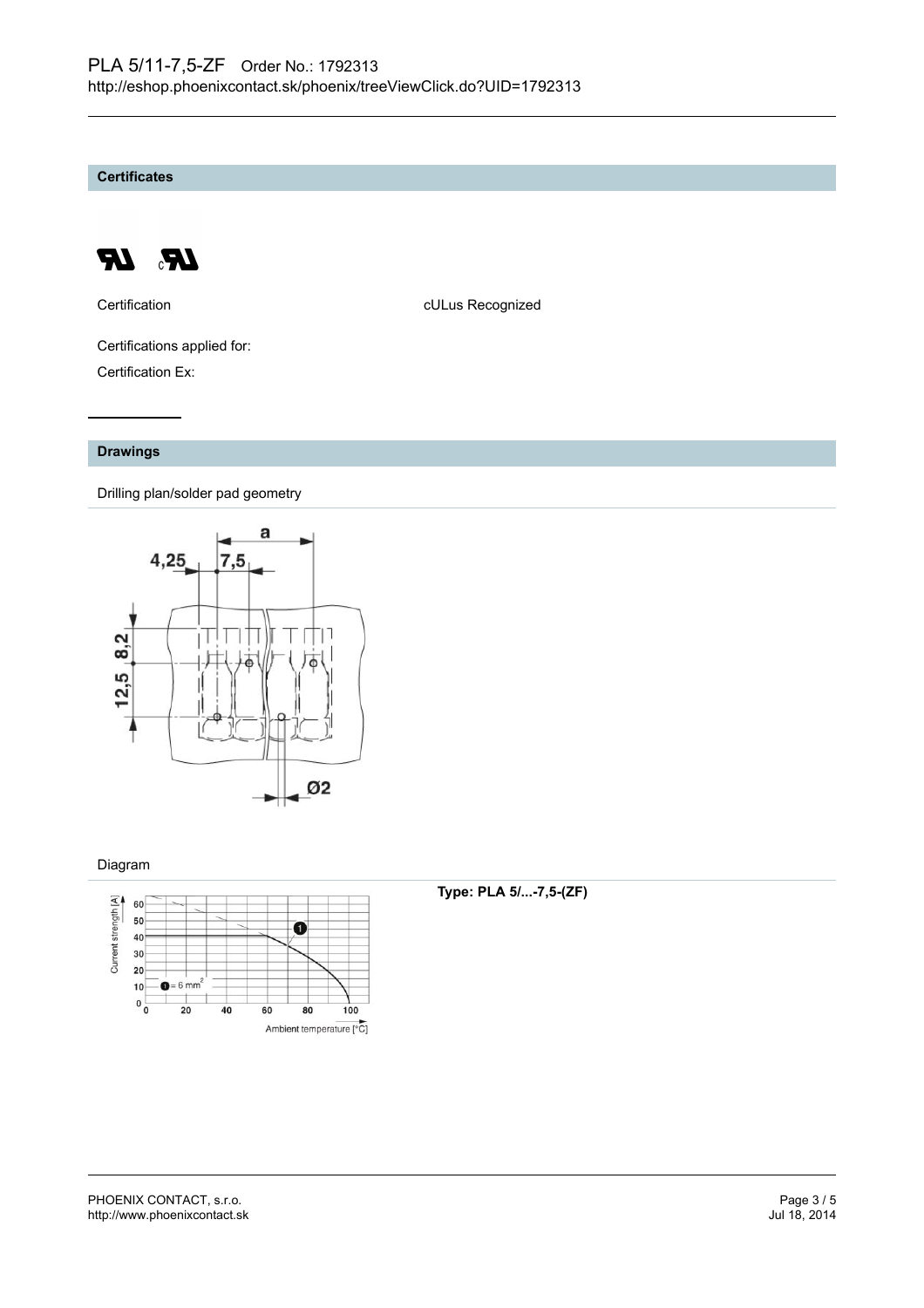Functional drawing









#### Dimensioned drawing